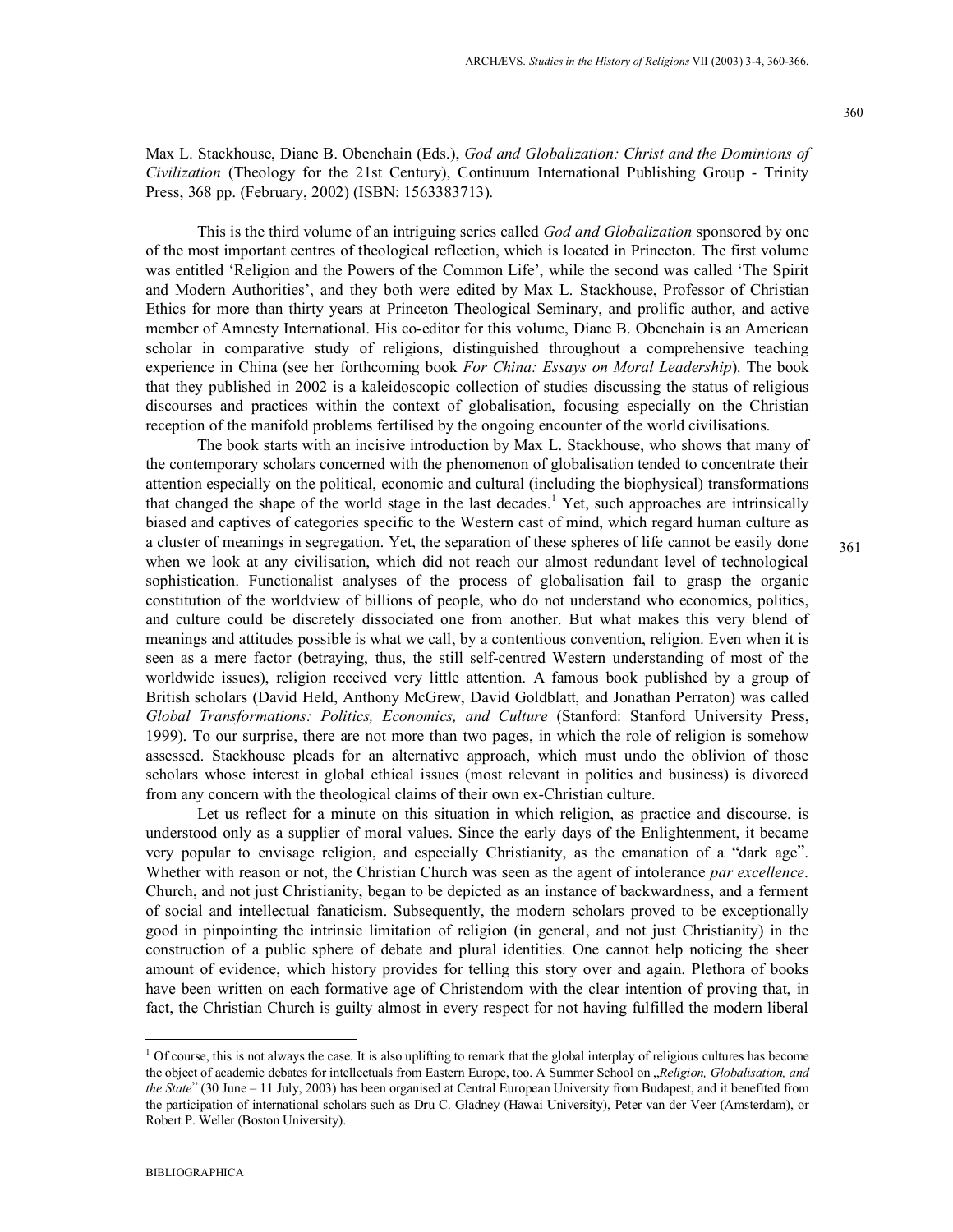demands for freedom and equality. Scholars have aptly proven to what extent Christianity was able to marry, or at least to accommodate, almost any sort of discriminatory ideology. Truly, the Church did assist the tyrannical dreams of power of many Caesars, from Charlemagne to Louis XIV, and other less known but equally vicious despots. The same Church was able to prop up crass forms of coercion and tribal nationalism, or corrupted politics. In short, the traditional Churches of Europe appear smeared with all the sins of any other public institutions: they passively tolerated slavery, cast divisions, and ignored pogroms against Jews, making space for ethnical, social, cultural and sexual discrimination. Whether they are Christians or not, liberal citizens of the North-Atlantic culture share the same horror, and not just fear, against this massive capital of violence which the Church is accountable for. However, one crucial question is being skipped over, when the dark files of history (from the Latin Crusades to the Holocaust, from the Spanish *Reconquista* to the Soviet Gulag) are opened. Why should be violence regarded as wrong, and the war on the helpless nations a repugnant evil? In what language did we, people of the North-Atlantic culture, learn that murder of innocent people is bad, just as sexual abuse of children, or incestuous relationship is sin? How is it that we have an undisputed agreement about the status of violence in the public and the private life of every men and women on the earth? Why, to retune the same question, do we think that coercion, let alone molestation, or cannibalism, are rather monstrous than mere contingent happenings of human life? One should prompt the answer immediately. It is because the North-Atlantic culture is, even despite our will, the legatee not of the Aztec culture, which celebrated human sacrifice and other appalling acts of violence, but of the Gospel of Christ. It is because we *learned* the difference between the prayer of Abraham, Moses, or Jesus to their God, and the worship of the goddess Kali or of the god Moloch, that we are able to spell out subtler forms of social injustice. We cannot simply ignore that the call for equality, in our societies, stems from an implicit acceptance of the biblical narrative of creation (*pace* the anthropological scheme of evolutionary theories), and of the Pauline teaching about the eschatological citizenship (*politeia*). Adam is for Christians the generic term for 'humankind', while 'the human rights' spell out man's intrinsic dignity derived from being 'made in the image and the likeness of God'. Hence, the title: 'Christ and the Dominion of Civilisation'.

If everybody seems to agree that the virus of what we call nowadays globalisation was brewed within the cultural matrix of Europeans, one has to ask what is the contribution of Christianity to it. Stackhouse is at pains to show to what extent our self-critical reading of the horrendous historical past, in which Europeans were responsible for many atrocities inflicted upon other civilisations, is itself shaped by a Christian ethos. We could not possibly be concerned so much with the endemic failure of Christianity to bring peace among those tribes and cultures it conquered, unless who had an understanding of what should be the real measure, or the right interpretation of the Gospel. To assume that there is such a measure, from which the historical Church fell, more than once, short of a mark, is equal to say that one cannot get rid of the concept of theological orthodoxy even when just a simple social critique of religion is attempted. This paradox is more startling when we apply it to religions other than Christian, filtering our understanding of what is right and wrong through the canons of the modern ideology of tolerance, as stated by the treatises of Westphalia, which brought to an end the 'religious war' in Europe<sup>2</sup>. It is because religion was constitutive part of a process of violence that we understand it, nowadays, almost exclusively as source of legitimisation and power for other ends that those specifically religious (as seen in worship or contemplation).

As we have already suggested, this modern picture of Christianity is muddled in conceptual inconsistencies and based on selective empirical evidence. If the latter aspect is more or less obvious, the first one still begs for some more clarification. The main question is what do we lose, and what do 363

-

<sup>&</sup>lt;sup>2</sup> Europe made its truly first experiment of religious toleration in Transylvania, before the peace of Westphalia in 1648 (the 24<sup>th</sup> of October). In 1568, the King John Sigismund proclaimed to the Diet of Turda an edict of religious tolerance and freedom of consciousness. "For faith, said Sigismund, is the gift of God and this comes from hearing, which hearings is by the word of God". This edict remained valid for the Catholics, Lutherans, Calvinists and Unitarians; the Orthodox Christians, Romanians in their vast majority, were still not recognised as a religious group, despite its predominance on the social scale. For a critique of the common understanding of the European history of the 'religious wars', see William T. Cavanaugh, 'Beyond Secular Parodies', in J. Milbank, C. Pickstock, G. Ward (ed.), *Radical Orthodoxy* (London: Routledge, 1999), p. 182-201.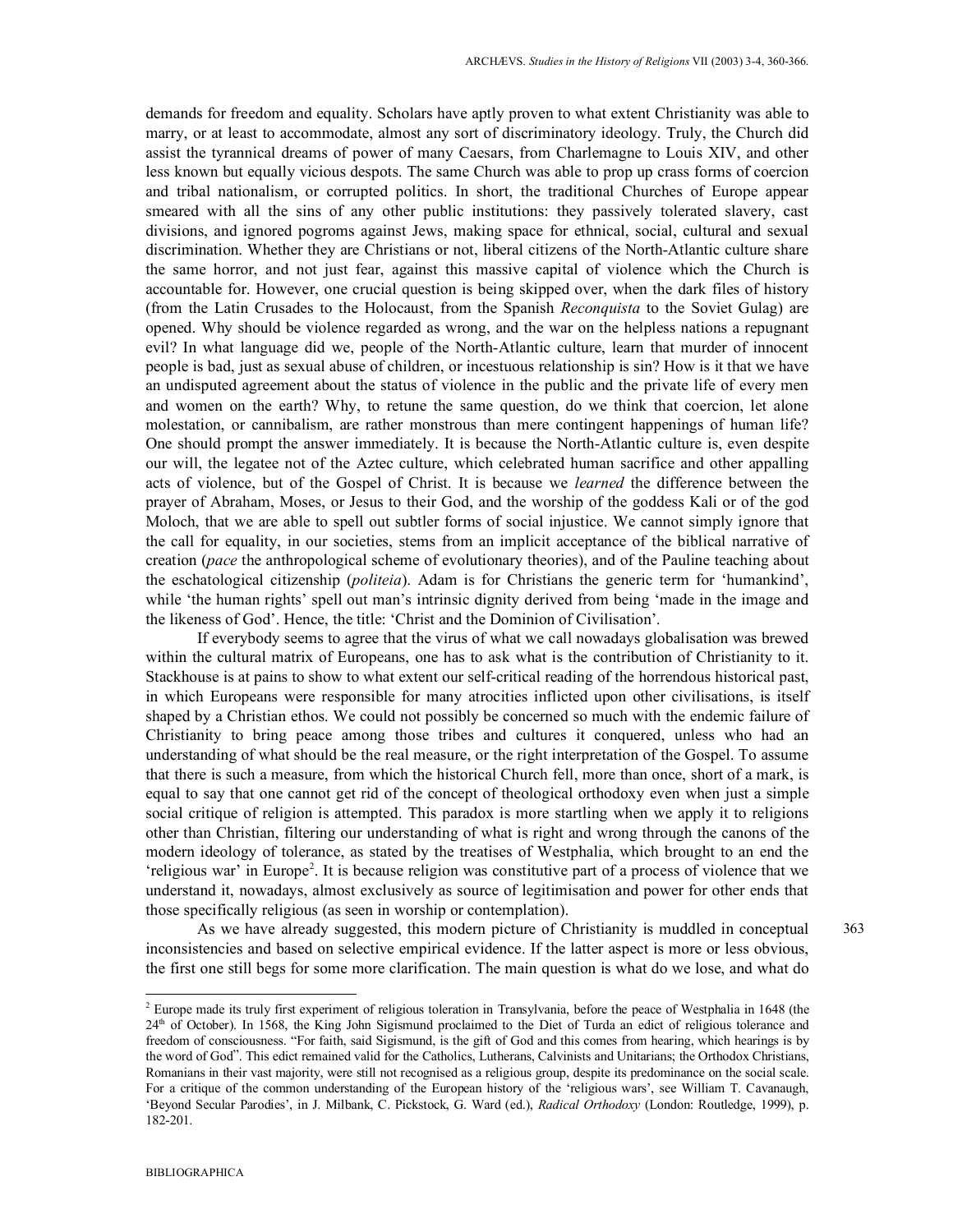we gain by subordinating our understanding of religion to some more visible aspects of the social complexity of human life? How could we eschew this apparent but almost unavoidable danger of unilateralism in interpretation? What do we need to avoid this hermeneutic escapism? In providing an answer, Max Stackhouse seems to be the close adept of the phenomenological method. Going back to the things themselves, and putting aside for a while the judge values will help us to acquire a different view on how power, in its basic religious terms, relates not to the horizontal play of authority within the social fabric, but to the dominion of one Lord. Whether religious people respond to the commandments of the Lord Jesus, or of the Lord Krishna, Master Kong (Confucius), Lord Buddha or the Prophet Muhammad, they all benefit from an 'organising principle or central reality or personal agent by which the world has come into being' (*op. cit.*, 17). The immediate effect of this centrality is that the whole sphere of life decisions that people are taking is shaped holistically, and not fragmentary. The language of interests and choice is inappropriate with respect to the religious reality, which people from traditional societies live in. The problems, which modernisation and globalisation bring in these previously compact and self-enclosed units of practice and discursivity, could be termed as 'the clash of the principalities'. On the one hand, there are the forces and the urgent drives cultivated by the consumerist worldview of the West: silky, cheap and little gods that, through advertising and other similar mechanisms of cultural colonialisation, shake the foundations of the old temples of the traditional believers with the inherently nihilist question: 'why not'? The revisionist and anti-foundationalist character of modernity is styled by this popular question, which already encapsulates legions of experimental answers. On the other hand, we assist at the collision of the great Lords of the time-honoured religious traditions, coming from East and West. They meet in the great supermarket of religions, displayed nearly everywhere in bookshops, libraries, universities, ecumenical gatherings, on the internet, in newspapers and TV journals. Some religions, holding universalistic and realistic claims about truth, will want to dismiss the subversive language of choice and suitability, which the idea of market conveys. Some other religions would see this encounter in more relaxed terms, since their pantheon tolerates plurality and embraces more easily theological syncretism.

This volume is about how this encounter between different Lords shaping the open or closed universe of various religions can meet in the increasingly global context of our lives. On behalf of the educated people in the West, the encounter of 'the other' cannot remain limited to some extravagant culinary experiments. Reciprocally, for the representatives of the Eastern religion (Islam included), the true challenges posed by the Western culture and society must go far beyond its caricature of promiscuity and consumerism. In order to establish a true encounter, and not an opportunity for distant labelling and offensive triumphalism, religious people of various backgrounds need the kind of reflection gathered in Stackhouse's volume. For this purpose, Diane B. Obenchaim sketches an important survey of the history of the concept of religion in the modern Western tradition ('The Study of Religion and the Coming Global Generation', 59-109). Her view is that the 'highly rationalistic' patterns of thought promoted by Western academics in the study of religion must be revised, given its commitment to the early modern project of secularisation. (The lemma of this ideological approach is that a good body for the study of anatomy must be always dead. To put it otherwise, objects of research cannot be trusted if they are alive.) Scott Thomas deals with 'The Global Resurgence of Religion and the Changing Character of International Politics' (op. cit., 110-138). By enquiring into the secular forms of construing the identity of the collective and individual entities, Thomas argues that the ethical principles of the Western mind crumble when they have to take seriously the religious diversity. We also need to know, which could be the great channels of communication among the great religious traditions, when big ethical issues are at stake in international politics. John S. Mbiti writes on 'tribal religions and globalisation' and his essay is funnily entitled 'When the bull is in a strange country, it does not bellow' (op. cit., 139-172). Mbiti studies the impact globalisation has on the tribal and indigent communities, affected by illiteracy and great economic vulnerability. Sze-kar Wan discusses 'Christian Contributions to the Globalisation of Confucianism (Beyond Maoism)' (*op. cit.*, 173-212). This is a very interesting reading, from a Christian perspective, of the Chinese religious heritage, with particular emphasis on the possible establishment of ecclesial communities within the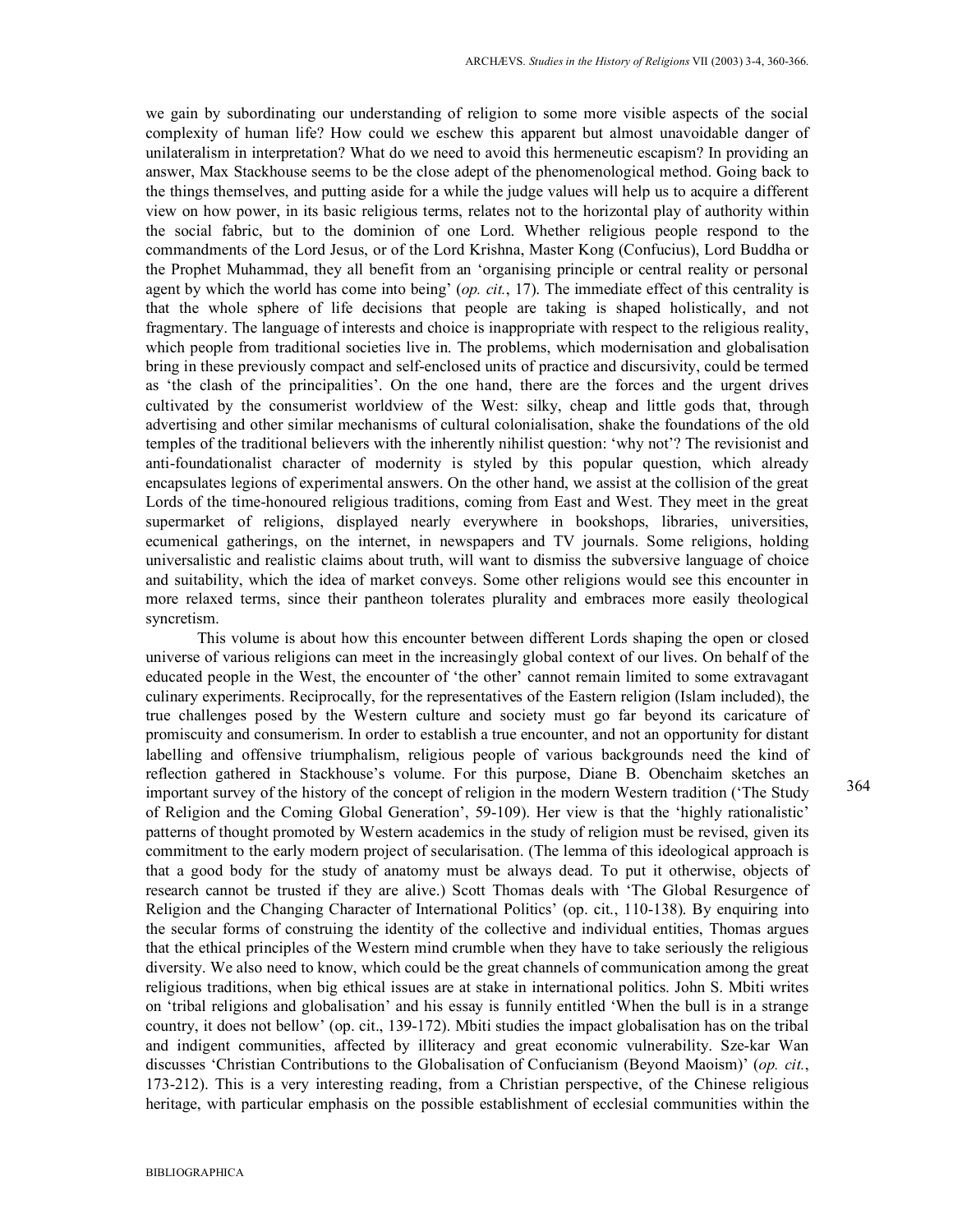Confucian framework of thought. The author discusses also the problem encountered especially by Protestant Christianity in the difficult political circumstances of the communist China. Wan assesses also the challenges, which the orthodox view of the Church pose against both the traditionally Confucian and the contemporary totalitarian understanding of community in the Chinese context.

Chapter five moves us into India and deals with 'Hinduism and Globalisation', again from a Christian theological perspective (*op. cit.*, 213-238). Defining Hinduism in terms of 'geo-piety' and 'bio-piety', namely as a religion for which geographical location and ethnic/biological determination are crucial, M. Thomas Thangaraj explains what are the contemporary confrontations of Hinduism with the modern life-style across the globe. From Swami Vivekananda to Mahatma Ghandi, there were many attempts to revise the very premises of the traditional Hinduism and to pack them into a more universalistic message. This inevitably shifts the customary emphasis laid on ritual performances (for which reference to local deities is constitutive) towards doctrinal debate. (This tendency was always part of the Vedanta Hindu tradition.) Thomas Thangaraj discusses in some depth the current situation of Hinduism in the modern India, in the light of the constitutional rights for freedom of expression guaranteed democratically to any other ethnic or religious minority<sup>3</sup>. Both home and abroad, therefore, Hinduism feels the urgency of revising its public discourse in an attempt to gain legitimacy and to preserve is millenary religious settlements. Kosuke Koyama discusses "Observation and Revelation" (*op. cit.*, 239-271), attempting to envisage the premises of "a global dialogue with Buddhism". There are two different ways of approaching historicity in Christianity and Buddhism, respectively, although they both aspire to reach the universality. As it is often the case in comparisons of this kind, the common ground between Christianity (the way preached by 'the Anointed One') and Buddhism (the way preached by 'the Awaken One') is thought to be a strong defence, on both sides, of a nonpropositional concept of truth, the wholeness of which can be discovered only through ethical commitment. In once of his *Songs of Innocence* (1789), William Blake (1757-1827) put it thus: 'all must love the human form / in heathen, Turk, or Jew / where Mercy, Love, and Pity dwell / There God is dwelling too'. Knowledge is in both cases a matter of participation, though Christianity remains bound to 'the scandal of particularity' (the revelation in Christ). There is a sense, Koyama suggests, in which both Christianity and Buddhism criticise the Western epistemology promoted in the modern age as the reflection of the greedy instincts that through man in the shadows of the illusory pursuits of the good life. Consequently, these two great traditions meet inevitably in the critique of the Western civilisation as an enchanting 'system of power distribution.'

Finally, in the last essay, Lamin Sanneh discusses 'Muhammad in Muslim Tradition and Practice. The Crucible of Faith and the Spheres of Dominion' (*op. cit.*, 272-308). By contrasting the Western biographical literary tradition with the Muslim hagiography of the Prophet, Lamin Sanneh – honorary research professor in the School of Oriental and African Studies, University of London – points to consequent difficulties which non-Muslims have in appreciating the biography of the Prophet as it emerges both in the *haddith* ('tradition'), and the *sunnah* ('devotional customs'). Sanneh discusses in detail the role played by the *sunnah* and by the Prophet's *haddith* in the establishment of the Qur'an exegetic tradition (*tafsir*). The Muslim scholar Abu 'Abd Allah Al-Shafi'i (born in 767, Arabia - d. 820, al-Fustat, Egypt) has stated the main rules that were to be followed by the interpretation of Qur'an, strengthening among the Muslim community the sense of unity and common belonging to the same divinely inspired tradition. Al-Shafi'i and another Muslim scholar, Imam Malik (d. 796) from Medina, were responsible for the first 'systematic globalization of faith and obedience' (*op. cit.*, 287). There is an impressive sense of uniformity, which this decision has enforced throughout the Muslim community. The methodical attempt to reach out the public awareness by appeal to the undisputed text of Qur'an and the subsequent *sunnah*, has been one of the most recognisible attributes of the Islamic religion. By its foundational call to obedience and submission to the authoritative call of God through his Messenger, Islam developed quite naturally an over-arching view of how mankind's response should look like. On the other hand, Westerners always expected that their essential

-

<sup>3</sup> For this point, an indispensable reference is made to Peter van der Veer, *Religious Nationalism: Hindus and Muslims in India* (Oxford: Oxford University Press, 1996), and more recently P. van der Veer, *Imperial Encounters: Religion and Modernity in India and Britain* (Princeton: Princeton University Press, 2001).